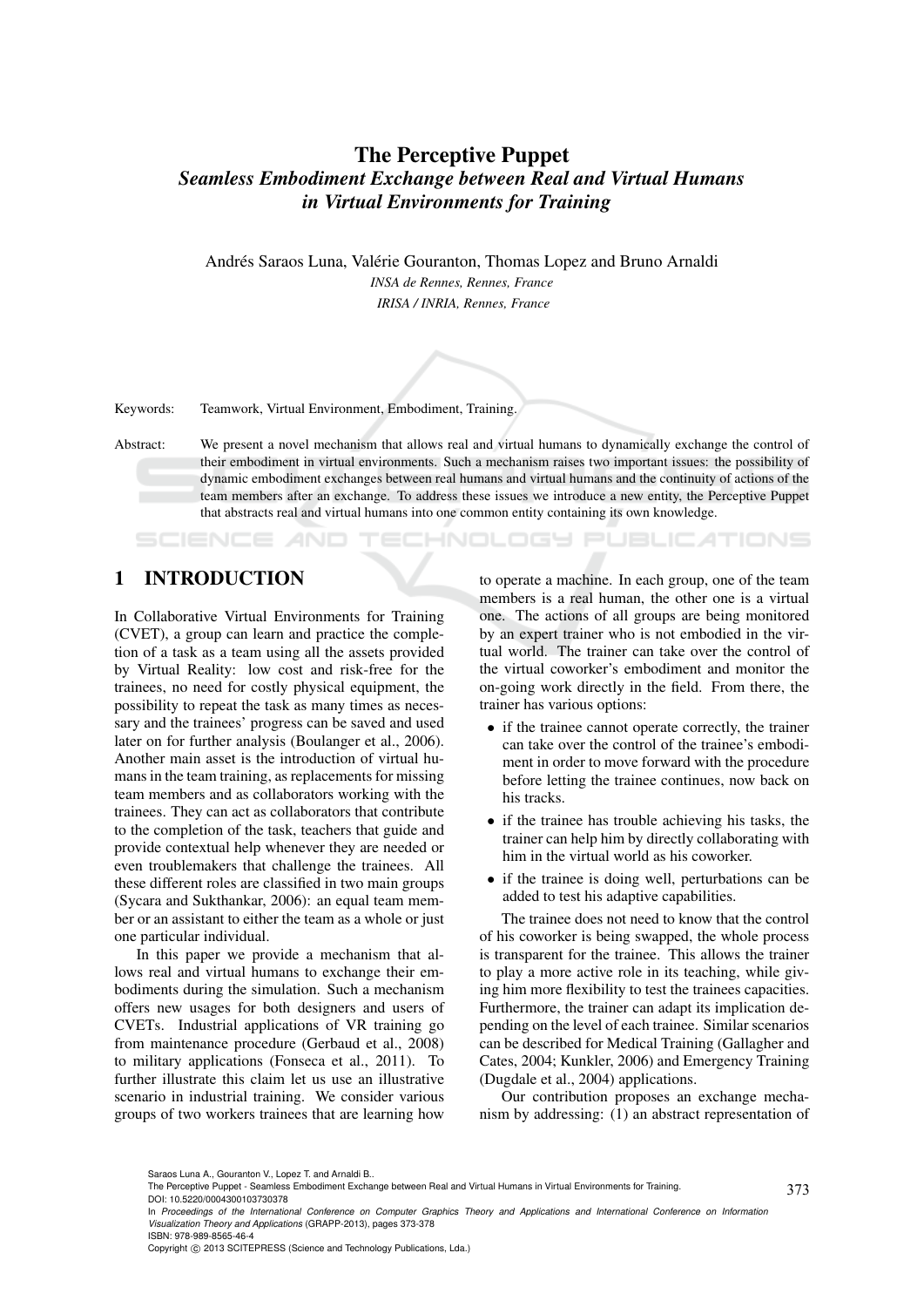real and virtual humans, (2) knowledge management. In section 2 we investigate previous work. In sections 3 and 4 we present our exchange mechanism along with our current implementation before concluding in section 5.

## 2 RELATED WORK

Our review of related work focuses on how the users and their virtual teammates are modeled, and how the knowledge is handled in existing work (CVET).

#### 2.1 Users in CVETs

In the COVET (Oliveira et al., 2000) application and in most medical collaborative training applications, only one person can interact. Others are spectators and learn the procedure. Each one is confined in its initial role during the simulation.

The  $GVT<sup>1</sup>$  (Gerbaud et al., 2008) platform allows collaborative training between real and virtual humans. The trainees do not have direct control of their embodiments. This system could allow the users to pass on their commands to a different embodiment during the simulation and thus perform an effective exchange. However, it does not allow users to interact directly with their environment thus simplifying the process.

For the MASCARET (Buche et al., 2003) model, implemented in the SecureVI application, the user collaborates with virtual humans by collecting their knowledge and giving them orders. A trainer oversees the training without being incarnated in the virtual world. He has the possibility to play the role of a working virtual human and act in its place. Although this represents a first step to a full-fledged exchange mechanism, only the trainer has this ability, virtual humans cannot initiate an exchange nor can the trainee.

Our analysis shows that the possibility of an exchange between users has not been addressed thoroughly. Also we did not find an existing model that gives both real humans and virtual humans a common point of entry to the virtual environment that could be exchanged at will.

#### 2.2 Knowledge Base

Sycara et al. (Sycara and Sukthankar, 2006) describe various theories that aim to depict team knowledge in

teams, mixed with real and virtual humans. This has been the subject of relatively few research.

Among them, an interesting approach is the shared mental model theory. According to the psychology and cognitive science literature (Klimoski and Mohammed, 1994), people use internal representations of the world to understand and act upon it. They serve as reasoning mechanism that exists in a person's mind and allows to predict, reason and form explanations of his surrounding environment.

One popular trend in teamwork related work is the notion of a shared mental model used to improve team performance (Jonker et al., 2010; Mathieu et al., 2000). This theory is notably used in multi-agents context (Yen et al., 2006).

None of the existing CVET has an implementation of team knowledge with mixed teams. The way knowledge is handled is central to allow continuous actions after an exchange is performed. One convenient and often used way to include the knowledge is to grant virtual humans with omniscience over the whole environment, and assume the real users know the procedure beforehand. This is how most CVETs, including Dugdale's fire simulation training (Dugdale et al., 2004) and GVT (Gerbaud et al., 2008) handle the knowledge of their virtual humans. Omniscience, for real or virtual humans, is a very strong and not realistic assumption because they are not supposed to have the same access to a full knowledge base.

#### 2.3 Synthesis

We review the key points of our analysis of existing work. None of them successfully implements an exchange mechanism that would allow the scenarios described in our introduction to be used. Real humans and virtual humans are always considered as separate entities and therefore interact with the virtual world through different channels, making a generic control exchange mechanism difficult. The continuity of actions may be achieved through omniscient agents although the mechanism has not been tackled on directly. However there is a lack of a distributed approach that does not assume that the real humans also have the privilege of omniscience.

## 3 THE PERCEPTIVE PUPPET

The objectives of our contributions are: (1) the definition of an abstraction of the team members encompassing both real and virtual humans, (2) the construction of a model, independent from the nature of the

<sup>1</sup>Generic Virtual Training - http://www.gvt-nexter.fr/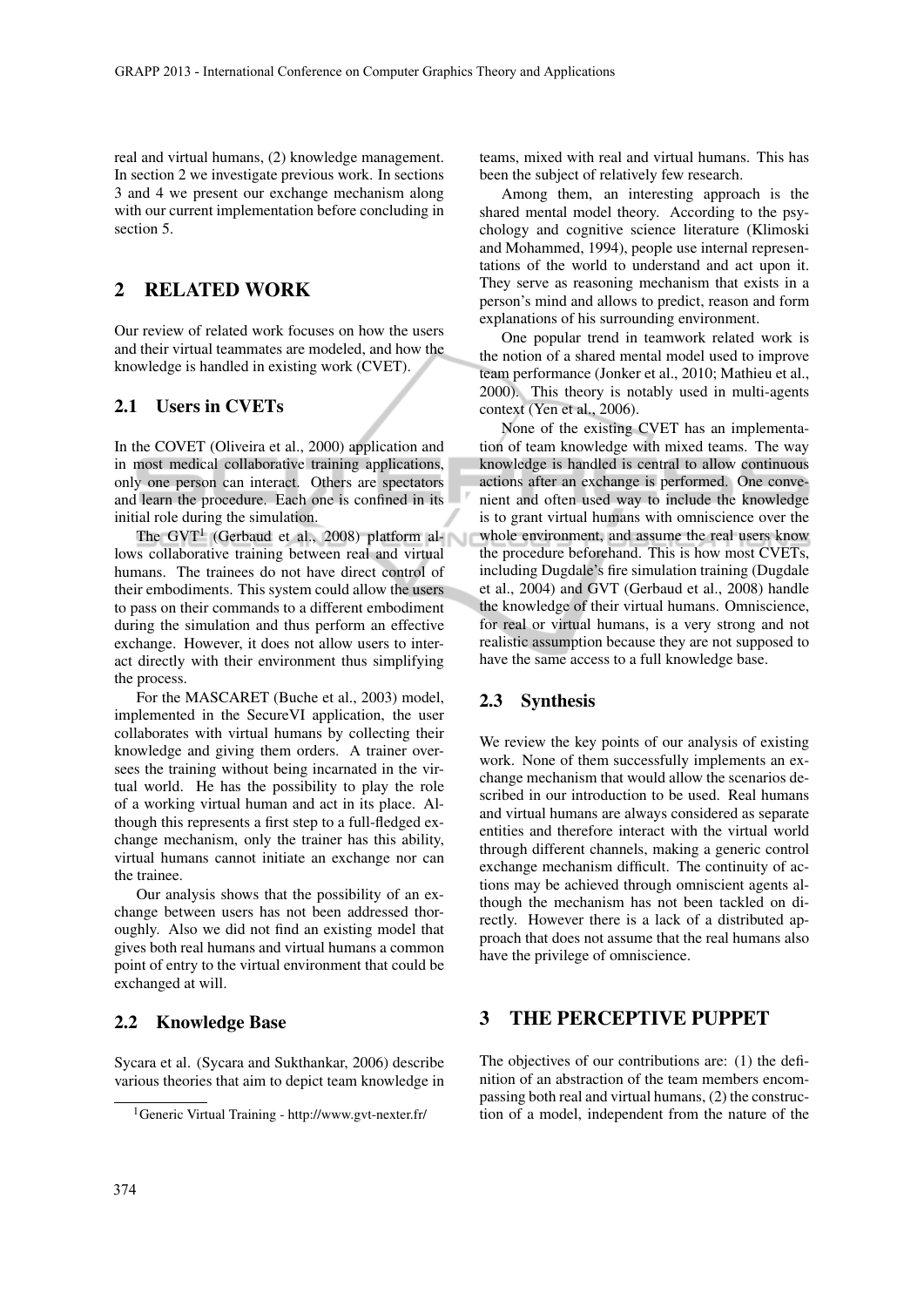team member, that allows the continuity of actions after an exchange is performed, (3) the formalization of the exchange process.

For this purpose we introduce the Perceptive Puppet, an abstraction (section 3.1) encompassing both real and virtual humans that combines an interaction model (section 3.2) and a knowledge base (section 3.3) to address the issues an exchange mechanism rises (section 3.4).

## 3.1 Concept

We introduce a specific element, the Perceptive Puppet (Fig. 1). It serves as a mediator that connects together the real or virtual humans and the virtual world. The Perceptive Puppet serves as a gateway unifying the actions sent by the team members and relaying the knowledge acquired from within the virtual world. However, it is deprived of any kind of decision process and cannot interact in the virtual world without some puppeteer pulling the strings. The team members thus act as puppeteers taking control of their respective Perceptive Puppets to act upon the virtual world. As the acquired knowledge is independent from the controlling team member, they benefit from the perceptive capabilities, the knowledge base and the interactive abilities of the Perceptive Puppet they are controlling as a base to their decision process.



Figure 1: The relation between the team members, the Perceptive Puppet and the Virtual World.

A Perceptive Puppet is composed of two main parts: (1) an Interaction model that describes how the Perceptive Puppet interacts with the virtual world and how it can be controlled by a real or virtual human, (2) a Knowledge base fueled by the perceptive capabilities of the Perceptive Puppet. The knowledge is independent of the real or virtual human that controls it.

With the Perceptive Puppet, an exchange of embodiment between real and virtual humans is defined as an exchange of control over the real and virtual humans' respective Perceptive Puppets. As the Perceptive Puppet contains its own knowledge base at the real and virtual humans' disposal, the controlling real or virtual human can gather data about the actions previously undertaken by the Perceptive Puppet and carry them on.

### 3.2 Interaction Model

Our goal with the exchange mechanism is to allow any team member to exchange their Perceptive Puppet with another one. The interaction model has to take into account that: (1) each team member takes control of a Perceptive Puppet, (2) the Perceptive Puppet interacts with other objects, (3) objects can interact with each other.

We defined an interaction model, called Collaborative-STORM (Saraos Luna et al., 2012) that is an extension of the STORM model (Mollet et al., 2007) and therefore shares the same core mechanics. The STORM model links together behavioral objects, composed of internal behaviors and a set of communicating interfaces, that are interacting with each other. The combination of an internal behavior and a communication channel is called a capacity. A relation is defined as a link between objects that are in interaction through matching capacities. The models are a complete solution to design complex behavioral objects and complex interactions between such objects in virtual environments.



Figure 2: Collaborative-STORM Example: a team member, either real or virtual, is controlling a Perceptive Puppet in the virtual world. Through the Perceptive Puppet, it controls a screwdriver and a screw. He then can trigger the screwing relation by using these objects with a female plug.

The Collaborative-STORM model introduces a new relation, the Control Relation that allows one object to take control of a set of parameters of another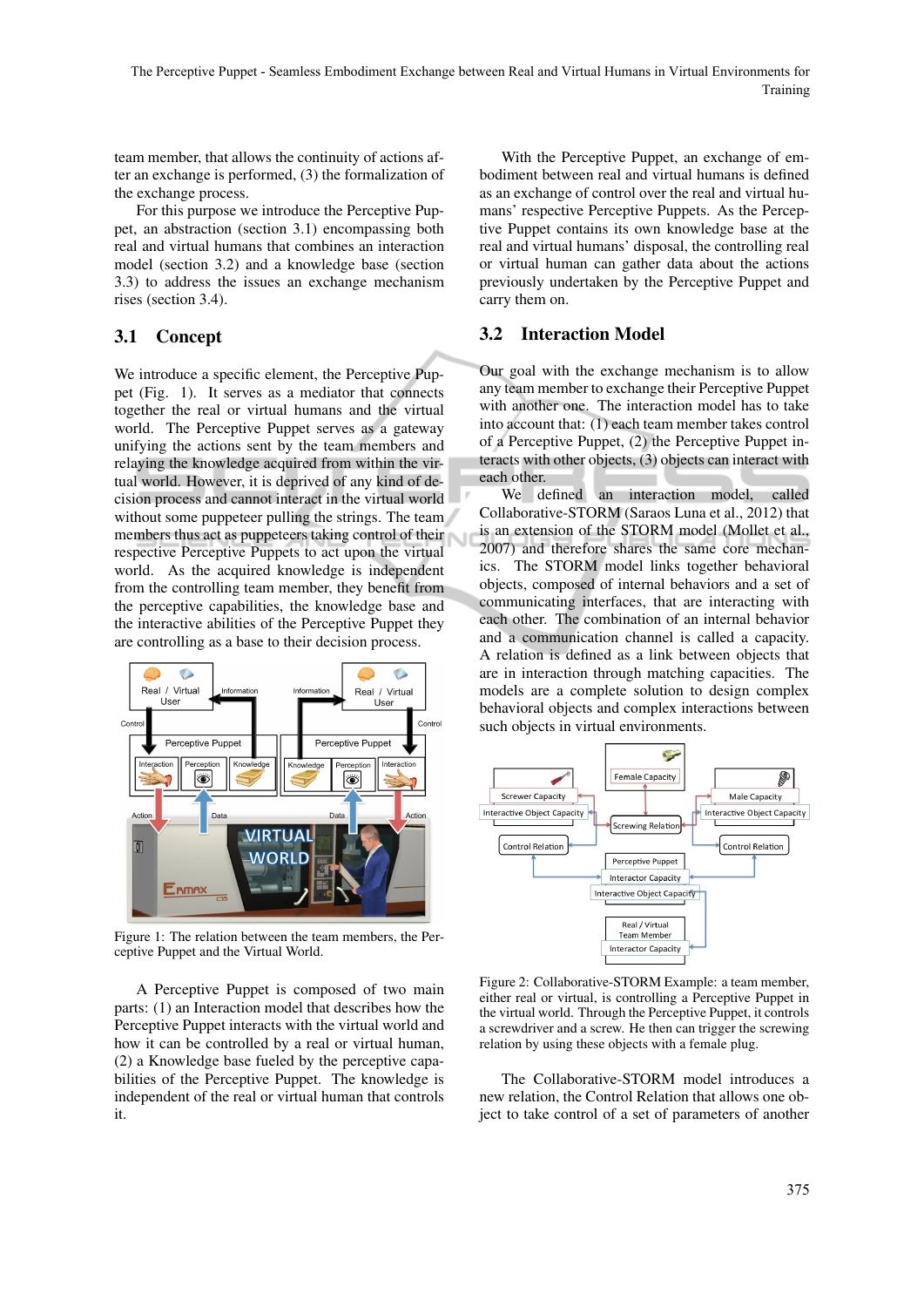object. In this way, one object could take control of one or several properties of another object. Our addition to this model is the definition of the Perceptive Puppet as an object controllable through the Control Relation. This mechanism allows the team members, modeled as a Collaborative-STORM object, to take control of a Perceptive Puppet. The Perceptive Puppet can in turn interact with other objects of the environment (Fig. 2).

#### 3.3 Knowledge Base

After an exchange, any team member, real or virtual, need to be able to pursue the actions of the previous owner of the Perceptive Puppet he now controls. It needs to have an understanding of what was the previous team member's actions and goals using the Perceptive Puppet knowledge, self-contained and independent of its controlling entity. The knowledge base of the Perceptive Puppet needs to be compatible and usable by all team members, particularly the real humans. This knowledge needs to be accessible so that all team members, especially real humans, can find relevant information in the Perceptive Puppet's knowledge base.

The perceptive abilities of a Perceptive Puppet are its main source of information. It is composed of two parts: the Sensory Channels and the Filter Pipeline. The Sensory Channels acquire data from the virtual environment through perceptive abilities such as vision or sound. The Filter Pipeline then filters the data according to various criteria such as relevance, spatial proximity or usefulness in the current task.

By giving the Perceptive Puppet its own knowledge and perceptive abilities, we assure that the data gathered is independent of the controlling team member. This assures us that when an exchange is performed, the knowledge of the Perceptive Puppet remains consistent.

#### 3.4 The Exchange Protocol

We formalize the usage of an exchange of embodiments in a dedicated protocol that handles how the exchanges of Perceptive Puppets are performed. When a team member wants to take control of another Perceptive Puppet, the protocol ensures the transaction can be done before performing the exchange.

The acceptance conditions are fully customizable as they are platform and application dependent. The protocol specifies who can initiate an exchange and if virtual humans are allowed to be the instigators of an exchange or not. From another point of view, a trainer should always be able to initiate an exchange with a trainee, even without warning him. It is the trainer's decision whether an exchange can benefit the trainee's training.

The protocol also specifies the situations in which an exchange is acceptable. Indeed, team members may not be authorized to engage in an exchange while they are performing an action.

### 4 IMPLEMENTATION

In this section we provide an implementation of the embodiment exchange in an existing CVET, the GVT platform. We chose the GVT platform because its latest version allows collaborative teamwork between real humans and virtual humans. The GVT architecture mainly contains three engines: (1) the Scenario engine that describes the step by step procedure the team has to realize, (2) the Interaction engine that contains the environment composed of various behavioral objects, it follows the Collaborative-STORM model and (3) the Humanoid engine that handles the humanoid representation of the participants.

The Perceptive Puppet is added to the GVT platform as an object of the environment. It is implemented between the team members and their humanoid representation. Each team member will control a Perceptive Puppet that will in turn control an humanoid representation in the virtual environment. We describe the implementation of the Perceptive Puppet in section 4.1, the exchange protocol in section 4.2 and our test scenario used to validate our concept in section 4.3.

#### 4.1 Perceptive Puppets

The architecture proposed to implement the Perceptive Puppet (Fig. 3) is composed of three main parts:

- Each team member, virtual and real, is linked to the Perceptive Puppets he controls.
- The Environment Interface (perception and interaction) is the link between the virtual environment and the Perceptive Puppet.
- The Knowledge Base encompasses all the knowledge base of the Perceptive Puppet.

We break down into three components: a perceptive model, a knowledge base and an interaction model. The first two ensure the continuity of actions after an exchange is performed, the last one gives real and virtual humans the ability to perform an exchange.

Perception: the Perceptive Puppet perceives its environment through a number of sensory channels. In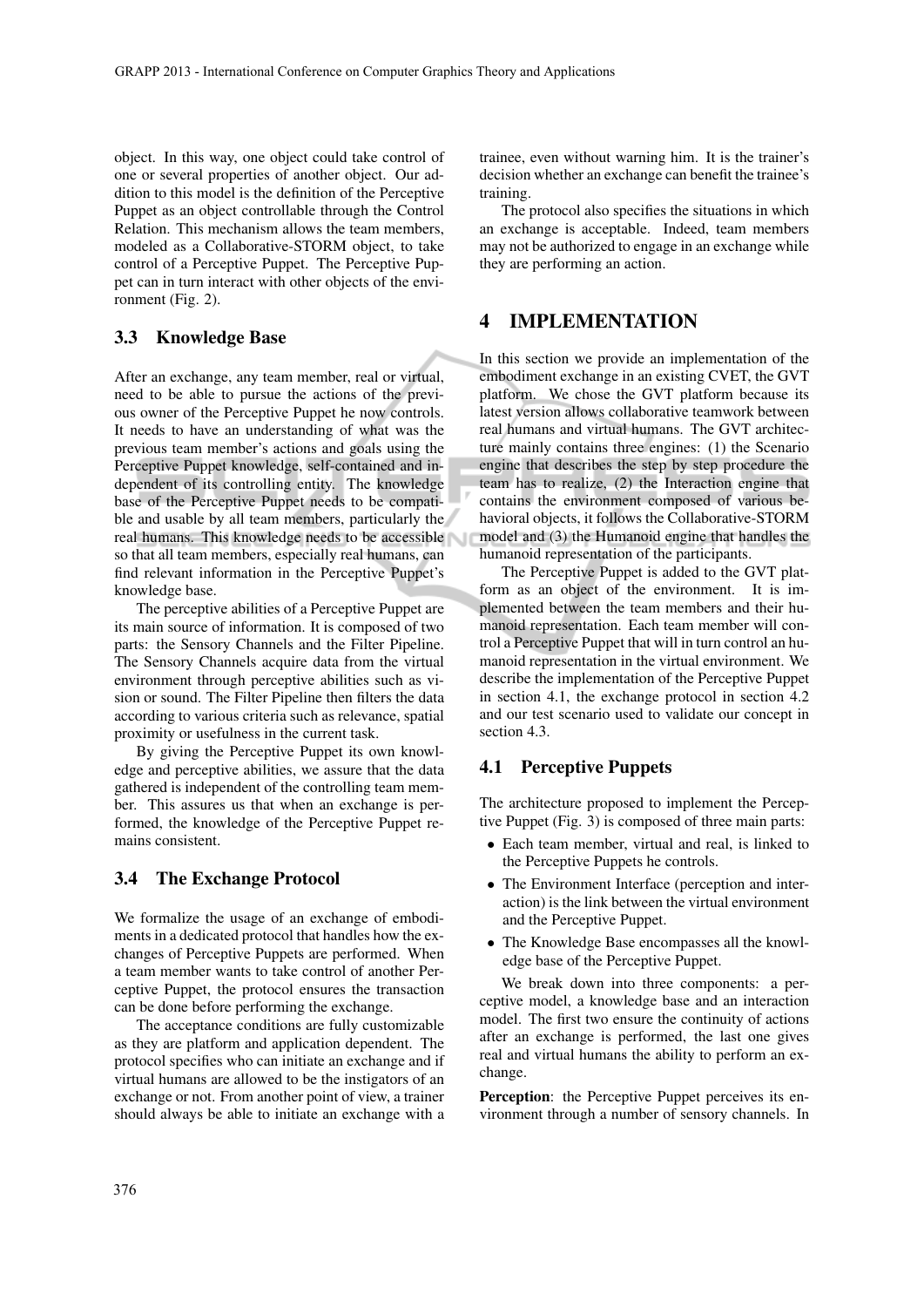The Perceptive Puppet - Seamless Embodiment Exchange between Real and Virtual Humans in Virtual Environments for Training



Figure 3: Architecture Implementation.

our implementation, only a basic line of sight through ray tracing is implemented. The acquired knowledge is filtered by a pipeline of filters in order to only retain the information deemed important by the Perceptive Puppet. The filtered knowledge is then dispatched to the knowledge base.

Knowledge: part of the knowledge is task-specific, such as the actions and tasks that are possible or required by the simulation. Others, like the position of objects and teammates and the team members' skills, are more generic and can be reused in different simulations. In our implementation, we take advantage of the GVT platform scenario engine to fuel the action related knowledge base of the Perceptive Puppets. The Perceptive Puppet stores knowledge about entities that are perceived through their sensory channels, for example storing the name of the object and the last time they have seen it. If an already known object is sighted, the time stamp is updated.

Interaction: an interaction relation is implemented as a GVT relation. The relation links Interactors (object that can take control of other objects) and Interactive Objects (objects that can be controlled by others). Once the relation is established, it passes on the commands and parameters from the Interactor to the Interactive Object. The Perceptive Puppet is implemented as a GVT object with the Interactive Object capacity. Real and virtual humans both control the Perceptive Puppet through this channel.

#### 4.2 Exchange Protocol

The exchange protocol is encapsulated inside a dedicated GVT relation. This relation links two GVT objects disclosing the Exchange Capacity, and handles the exchange of control. The Perceptive Puppet is thus constructed as a GVT object containing amongst other capacities the exchange capacity. The current parameters are: virtual humans always agree to an exchange, virtual humans cannot initiate an exchange, real humans are asked if they want to perform an exchange and an exchange can be performed at any time.

During the simulation, a real human triggers the exchange relation by selecting another Perceptive Puppet. If the selected Perceptive Puppet is controlled by another virtual human, the exchange is performed right away. If a real human is controlling it, a pop-up window informs him of the exchange demand and he has the choice to either validate or refuse the demand.

#### 4.3 Test Scenario

Our test application consists of a team of five soldiers having to perform a specific procedure to open fire with their armored vehicle. They need to perform a serie of coordinated actions on various parts of the vehicle. Each soldier has a well-defined role that has to be handled by a real or virtual human.

At launch, the trainee is prompted to select a role to begin the scenario. He is then given control of the corresponding Perceptive Puppet and can perform his part of the procedure regardless of the nature of the other team members. The other roles, and the associated Perceptive Puppets, are controlled by virtual humans or by other trainees. The trainee is notified of any new knowledge the Perceptive Puppet gains through its perceptive ability. The Perceptive Puppets could see their environment and keep all the perceived knowledge in their knowledge base. All the objects contained in the knowledge of the team member's Perceptive Puppet are listed in a GUI window and the trainee can select a specific object to obtain detailed information about it such as the last time it has been seen or its last known location (Fig. 4).

At any time during its work, any team member can perform an exchange with another team member by selecting its Perceptive Puppet in the application. Once the exchange has been accepted, the Perceptive Puppet controls are exchanged between the two team members. He can thus continue the process in a brand new role by using the knowledge contained in the Perceptive Puppet. This test scenario successfully demonstrates the exchange mechanism at work.

## 5 CONCLUSIONS

We defined a new object, the Perceptive Puppet, that provides new issues: (1) an abstraction encompassing both real human and virtual human and (2) a set of tools to ensure the continuity of actions once an exchange is performed. The Perceptive Puppet mainly